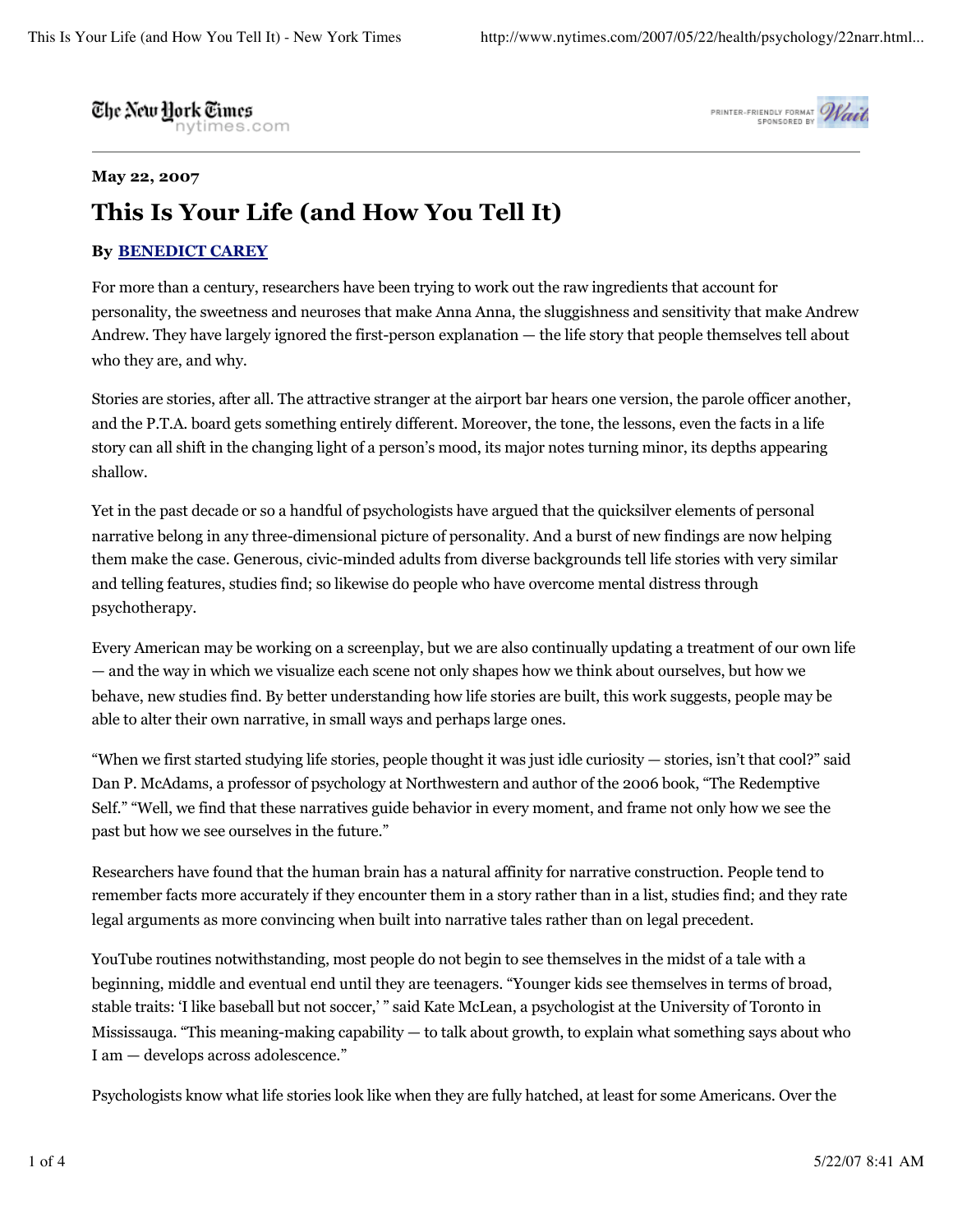years, Dr. McAdams and others have interviewed hundreds of men and women, most in their 30s and older.

During a standard life-story interview, people describe phases of their lives as if they were outlining chapters, from the sandlot years through adolescence and middle age. They also describe several crucial scenes in detail, including high points (the graduation speech, complete with verbal drum roll); low points (the college nervous breakdown, complete with the list of witnesses); and turning points. The entire two-hour session is recorded and transcribed.

In analyzing the texts, the researchers found strong correlations between the content of people's current lives and the stories they tell. Those with mood problems have many good memories, but these scenes are usually tainted by some dark detail. The pride of college graduation is spoiled when a friend makes a cutting remark. The wedding party was wonderful until the best man collapsed from drink. A note of disappointment seems to close each narrative phrase.

By contrast, so-called generative adults — those who score highly on tests measuring civic-mindedness, and who are likely to be energetic and involved — tend to see many of the events in their life in the reverse order, as linked by themes of redemption. They flunked sixth grade but met a wonderful counselor and made honor roll in seventh. They were laid low by divorce, only to meet a wonderful new partner. Often, too, they say they felt singled out from very early in life — protected, even as others nearby suffered.

In broad outline, the researchers report, such tales express distinctly American cultural narratives, of emancipation or atonement, of Horatio Alger advancement, of epiphany and second chances. Depending on the person, the story itself might be nuanced or simplistic, powerfully dramatic or cloyingly pious. But the point is that the narrative themes are, as much as any other trait, driving factors in people's behavior, the researchers say.

"We find that when it comes to the big choices people make — should I marry this person? should I take this job? should I move across the country? — they draw on these stories implicitly, whether they know they are working from them or not," Dr. McAdams said.

Any life story is by definition a retrospective reconstruction, at least in part an outgrowth of native temperament. Yet the research so far suggests that people's life stories are neither rigid nor wildly variable, but rather change gradually over time, in close tandem with meaningful life events.

Jonathan Adler, a researcher at Northwestern, has found that people's accounts of their experiences in psychotherapy provide clues about the nature of their recovery. In a recent study presented at the annual meeting of the Society for Personality and Social Psychology in January, Mr. Adler reported on 180 adults from the Chicago area who had recently completed a course of talk therapy. They sought treatment for things like depression, anxiety, marital problems and fear of flying, and spent months to years in therapy.

At some level, talk therapy has always been an exercise in replaying and reinterpreting each person's unique life story. Yet Mr. Adler found that in fact those former patients who scored highest on measures of well-being — who had recovered, by standard measures — told very similar tales about their experiences.

They described their problem, whether depression or an eating disorder, as coming on suddenly, as if out of nowhere. They characterized their difficulty as if it were an outside enemy, often giving it a name (the black dog,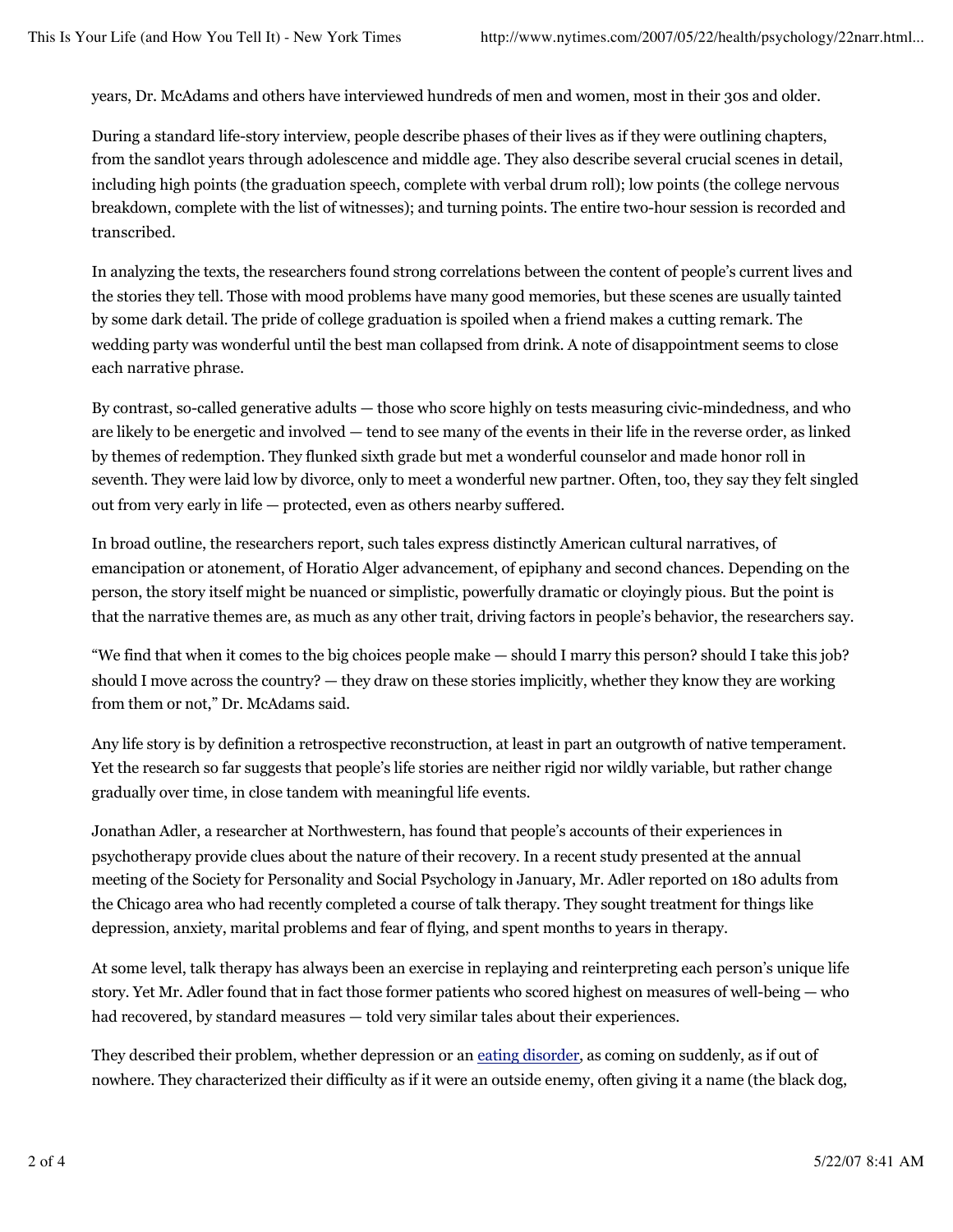the walk of shame). And eventually they conquered it.

"The story is one of victorious battle: 'I ended therapy because I could overcome this on my own,' " Mr. Adler said. Those in the study who scored lower on measures of psychological well-being were more likely to see their moods and behavior problems as a part of their own character, rather than as a villain to be defeated. To them, therapy was part of a continuing adaptation, not a decisive battle.

The findings suggest that psychotherapy, when it is effective, gives people who are feeling helpless a sense of their own power, in effect altering their life story even as they work to disarm their own demons, Mr. Adler said.

Mental resilience relies in part on exactly this kind of autobiographical storytelling, moment to moment, when navigating life's stings and sorrows. To better understand how stories are built in real time, researchers have recently studied how people recall vivid scenes from recent memory. They find that one important factor is the perspective people take when they revisit the scene — whether in the first person, or in the third person, as if they were watching themselves in a movie.

In a 2005 study reported in the journal Psychological Science, researchers at Columbia University measured how student participants reacted to a bad memory, whether an argument or failed exam, when it was recalled in the third person. They tested levels of conscious and unconscious hostility after the recollections, using both standard questionnaires and students' essays. The investigators found that the third-person scenes were significantly less upsetting, compared with bad memories recalled in the first person.

"What our experiment showed is that this shift in perspective, having this distance from yourself, allows you to relive the experience and focus on why you're feeling upset," instead of being immersed in it, said Ethan Kross, the study's lead author. The emotional content of the memory is still felt, he said, but its sting is blunted as the brain frames its meaning, as it builds the story.

Taken together, these findings suggest a kind of give and take between life stories and individual memories, between the larger screenplay and the individual scenes. The way people replay and recast memories, day by day, deepens and reshapes their larger life story. And as it evolves, that larger story in turn colors the interpretation of the scenes.

Nic Weststrate, 23, a student living in Toronto, said he was able to reinterpret many of his most painful memories with more compassion after having come out as a gay man. He was very hard on himself, for instance, when at age 20 he misjudged a relationship with a friend who turned out to be straight.

He now sees the end of that relationship as both a painful lesson and part of a larger narrative. "I really had no meaningful story for my life then," he said, "and I think if I had been open about being gay I might not have put myself in that position, and he probably wouldn't have either."

After coming out, he said: "I saw that there were other possibilities. I would be presenting myself openly to a gay audience, and just having a coherent story about who I am made a big difference. It affects how you see the past, but it also really affects your future."

Psychologists have shown just how interpretations of memories can alter future behavior. In an experiment published in 2005, researchers had college students who described themselves as socially awkward in high